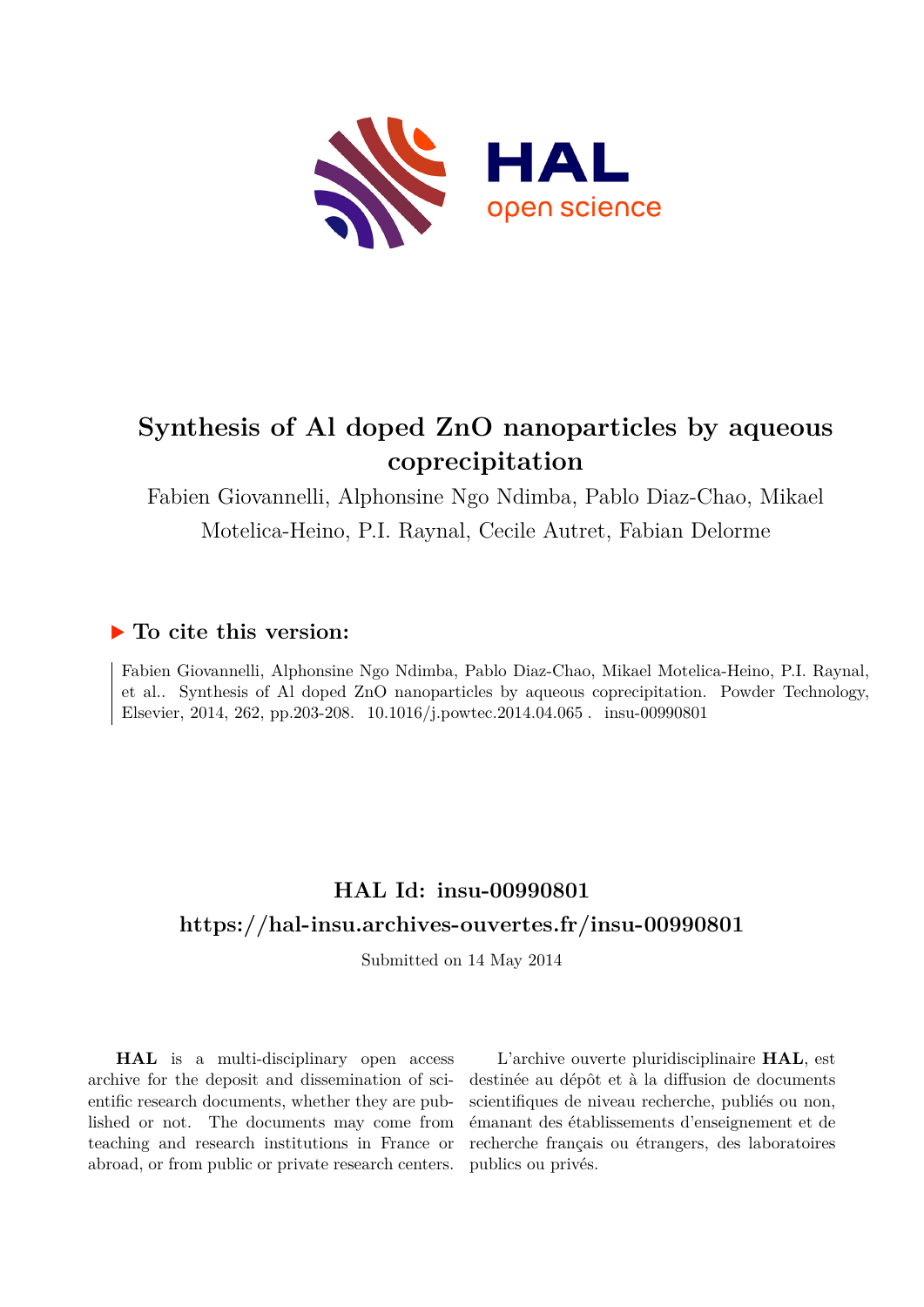#### **Synthesis of Al doped ZnO nanoparticles by aqueous coprecipitation**

F. Giovannelli<sup>\*1</sup>, A. Ngo Ndimba<sup>1</sup>, P. Diaz-Chao<sup>2</sup>, M. Motelica-Heino<sup>3</sup>, P.I. Raynal<sup>4</sup>, C. Autret<sup>1</sup>, F. Delorme<sup>1</sup>

*<sup>1</sup> Université François Rabelais de Tours, CNRS, CEA, INSA, GREMAN UMR 7347, IUT de Blois, 15 rue de la chocolaterie, CS 2903, 41029 Blois Cedex, France.* 

*<sup>2</sup>CRISMAT, UCBN, ENSICAEN, 6 Boulevard du Maréchal Juin, 14050 Caen cedex, France <sup>3</sup>Université d'Orléans CNRS/INSU Institut des Sciences de la Terre d'Orléans, UMR 7327 Campus Géosciences 1A, rue de la Férollerie 45071 Orléans cedex 2, France. 4 Plateformes des Microscopies-Université François Rabelais et CHRU de Tours, 10 boulevard Tonnellé, 37032 Tours cedex, France* 

\* : corresponding author. Tel. : +33-2-54-55-21-10 ; E-mail : fabien.giovannelli@univ-tours.fr.

#### **Abstract**

Al-doped ZnO particles were obtained by a simple route: soda addition in aqueous cationnic solution. The effects of temperature, hydrolysis duration, reagent concentration and time were investigated. A non-topotactic reaction mechanism, involving firstly the precipitation of various hydroxide compounds depending on the route (low or high pH), followed by the dissolution-recrystallization of the hydroxide species into ZnO was demonstrated. The Al concentration in the final ZnO nanopowders did not exceed 0.3 at% which correspond to the solubility limit of Al in ZnO. The different experimental conditions allow the morphology of ZnO particles to be controlled from isotropic nanoparticles of several tens of nanometers, platelets of several hundreds of nanometers or agglomerates of needle like particles.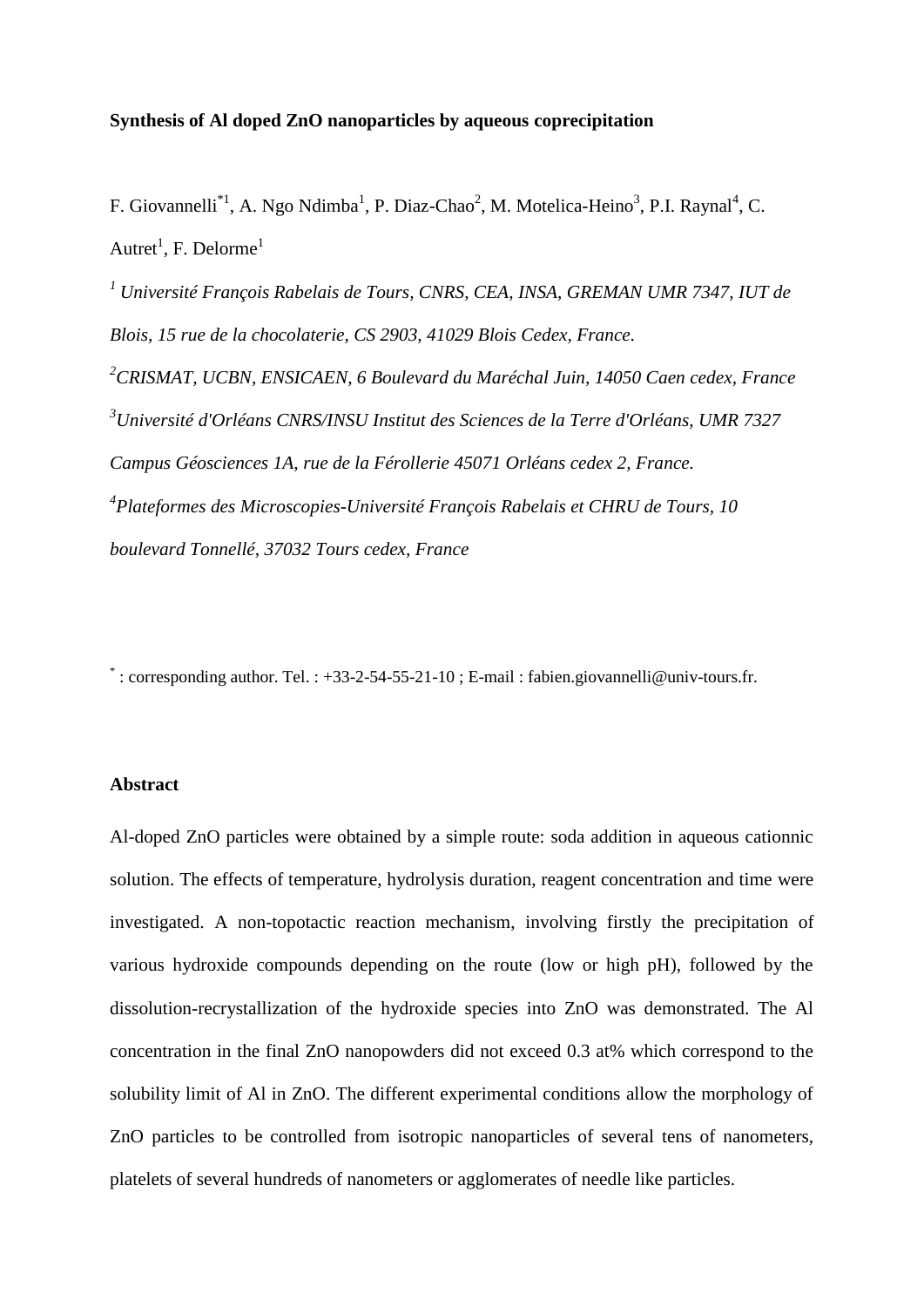#### **Introduction**

ZnO has focused much attention for electronic and optoelectronic applications as a large band gap material [1-3]. In order to manufacture ZnO-based optoelectronic devices,both n- and ptype ZnO are needed. It is easy to obtain good conductive n-type ZnO by mono-doping III group elements as donors. Al doped n-type ZnO, in particular, exibits high electrical conductivity and optical transparency in the visible region. It is a transparent conductive oxide which could replace the more expensive indium tin oxide [4-7]. Morever the Al doped ZnO is also highly promising as a potential high-temperature thermoelectric material [8-10].

Moreover, among inorganic semiconductors, reported morphologies of ZnO are the richest. Indeed, a wide variety of ZnO micro/nano-structures including wires, rods, belts, tubes, cages, rings or flowers have been synthesized by many methods, such as sol-gel processing, vapor deposition, hydrothermal syntesis, thermal decomposition or microwave synthesis [11-16]. Precipitation from colloidal solutions is an usual method for producing transition metal oxide nanoparticles [17-19]. Two reactions are generally used to describe the precipitation process: Hydrolysis and water condensation. Hydrolysis consists in the formation of an insoluble hydroxide which can be converted into the oxide compound by heat assisted dehydratation. Indeed, in order to obtain ZnO, many studies used a thermal treatment after the precipitation step [20-23]. However, the water condensation phenomenom could also appear directly in the solution. ZnO precipitation in a solution heated to 80°C has been already reported [24-27]. Oliveira et al. [28] have proposed a precipitation under double-jet conditions to produce micrometric ZnO particles at room temperature. Moreover, recently, Yang et al. [29] have reported the obtention of ZnO at 25°C by adding soda to a Zn sulfate solution. However, in many applications ZnO doping is necessary in order to reach the best properties, especially Al doping.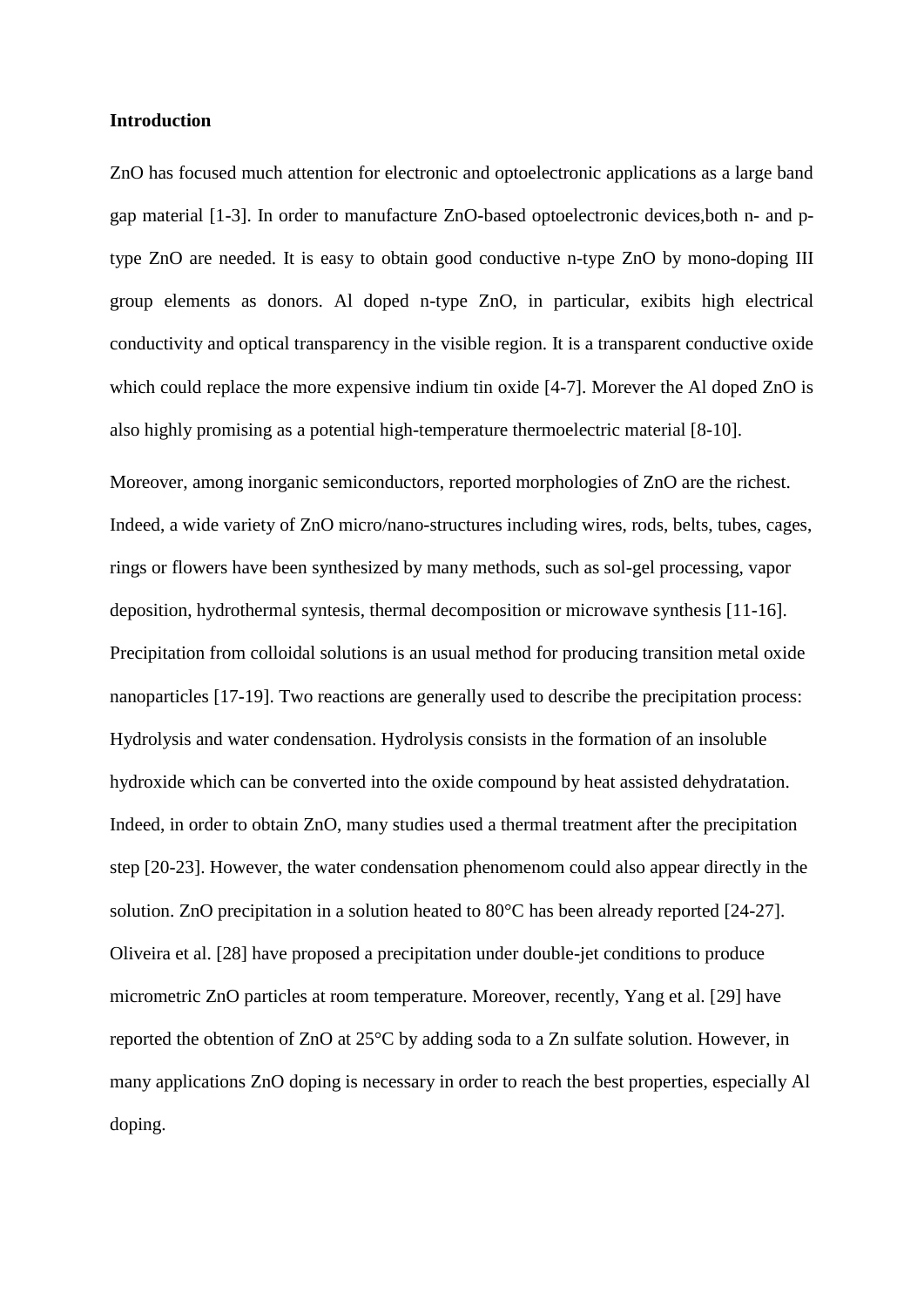In this study, the influence of different parameters (temperature, hydrolysis duration, reagent concentration and time) on the precipitation of Al-doped ZnO was studied as well as the reaction mechanisms.

#### **Materials and methods**

100 ml of cationic solution was obtained by dissolving  $Zn(NO<sub>3</sub>)<sub>2</sub>, 6H<sub>2</sub>O$  (Aldrich 99.99%) and AlCl3 (Acros 99%) in demineralized water. The concentration of Zn is 0.1M and Al concentration corresponds to 2 at% of Zn one. Precipitation was made by the dropwise addition of 125ml of NaOH solution at 1 mol/l (NaOH solid from Scharlau (99%)) during 25 minutes. The precipitate obtained was centrifuged at 4000 rpm during 5 min and washed with demineralized water. This step was repeated five times. The solid was finally dried at 80°C. The following synthesis parameters were modified: influence of reactant concentration (0.5M and 1M), Zn/OH molar ratio (0.1, 0.2 and 0.6), soda addition time (10 s) and temperature (25  $\rm{^{\circ}C}$  and 60 $\rm{^{\circ}C}$ ).

The morphologies of ZnO powders were analyzed on a ZEISS Ultra Plus field-emission scanning electron microscope (FE-SEM) operated at an acceleration voltage of 2 kV. The samples were platinum-coated prior to observation using a GATAN Precision Etching and Coating System (PECS™). Transmission electron microscopy samples were prepared by adding the powder to n-butanol and the small crystallites in suspension were deposited on a holey carbon film, supported by a copper grid. The electron diffraction and the high resolution electron microscopy were carried out with a JEOL 2100F electron microscope equipped with a tilting and rotating goniometer (200 kV and point resolution of 1.8 Å) and coupled with EDX analysis (Oxford).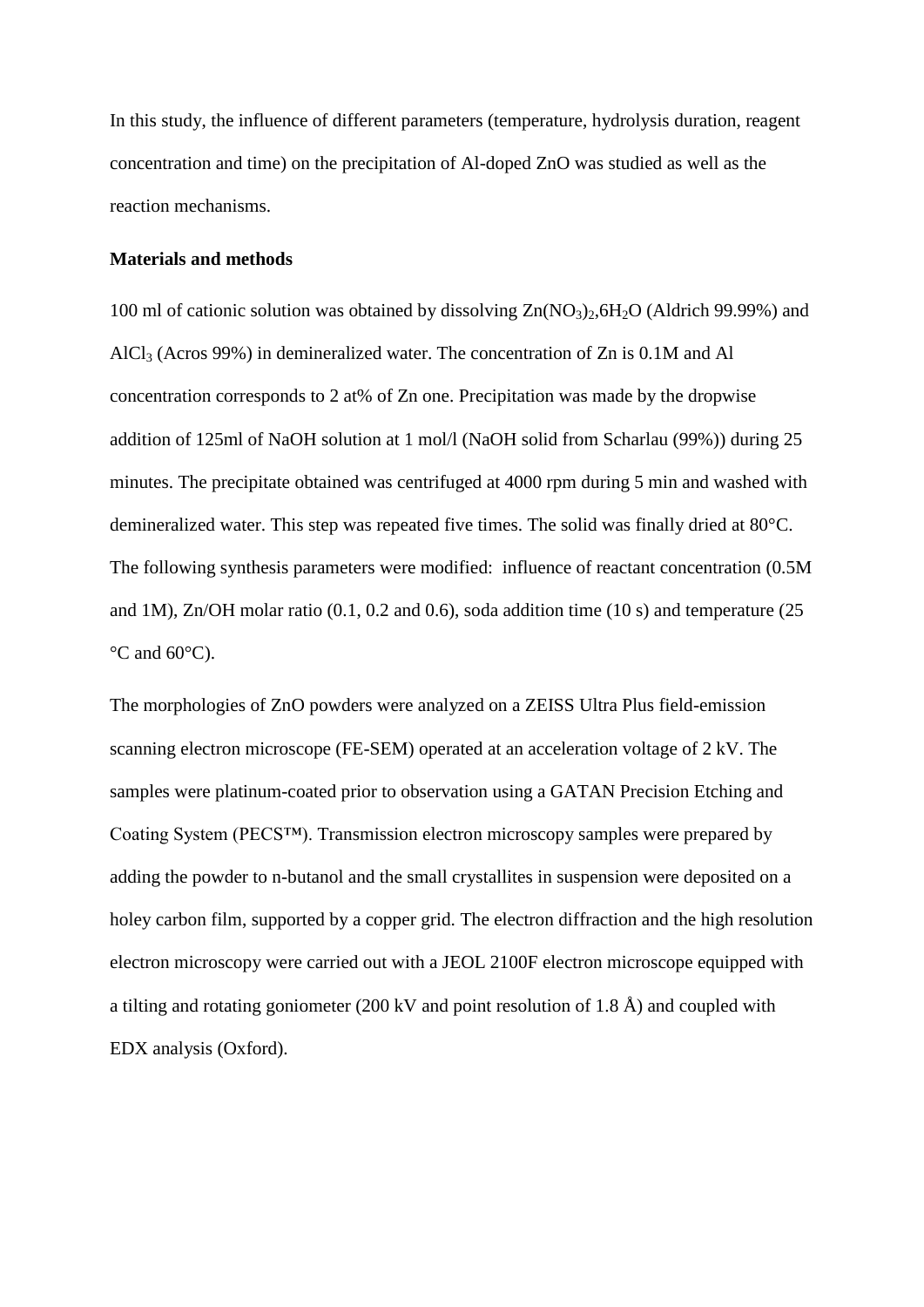Powder X-ray diffraction (XRD) patterns were acquired on a Bruker D8-Advance diffractometer in Bragg/Brentano geometry using  $Cu-K<sub>\alpha</sub>$  radiation and operating at 40kV and 40 mA at room temperature. Scans were recorded from  $5^{\circ}$  to  $85^{\circ}$  (20) with a step of 0.02 and a counting time of 1s per step.

Laser ablation–inductively coupled plasma–mass spectrometer (LA-ICP-MS) analysis was made on the samples. An element XR Thermo (Thermo Finnigan) ICP-MS, following the procedure described in previous studies [30-32] was used in combination with a VG UV laser probe, laser ablation sampling device. Solid samples were prepared as pressed pellets. Powder samples of 350 mg were put under a pressure of 8 metric tons, without added binder, to form 13 mm (diameter) x 1 mm (height) pellets. The repetition rate of the 266 nm wavelength laser was fixed to 10 Hz. Calibration took place with a certified artificial glass, NIST-610. Measurements were replicated four times to validate the analytical precision of the technique.

#### **Results and discussion**

When NaOH is added to the zinc solution, as described in the materials and methods section, the evolution of pH exhibits both important variations from pH 3 to 6 and then from pH 6.5 to 10.5. The solid precipitation appears with the first soda addition. The colour of the final solid precipitate is white. The final pH is higher than 12. The XRD pattern of the resulting powder exhibits all the peaks of ZnO (PDF card 01-070-8070) (Figure 1). However, the peak intensity of (002) planes is enhanced compared to the PDF card (01-070-8070). The SEM observations show the presence of two kinds of particles (Figure 2A): on the one hand, nanoparticles exhibiting an isotropic shape of several tens of nanometers and on the other hand, platelets like particles with a size of several hundreds of nanometers and a thickness of several tens of nanometers. The (002) peak intensity enhancement could be linked to the presence of these platelets in the powder. The analysis of Al concentration leads to a content of 0.1 at% which is far less than the initial content of 2 at. %.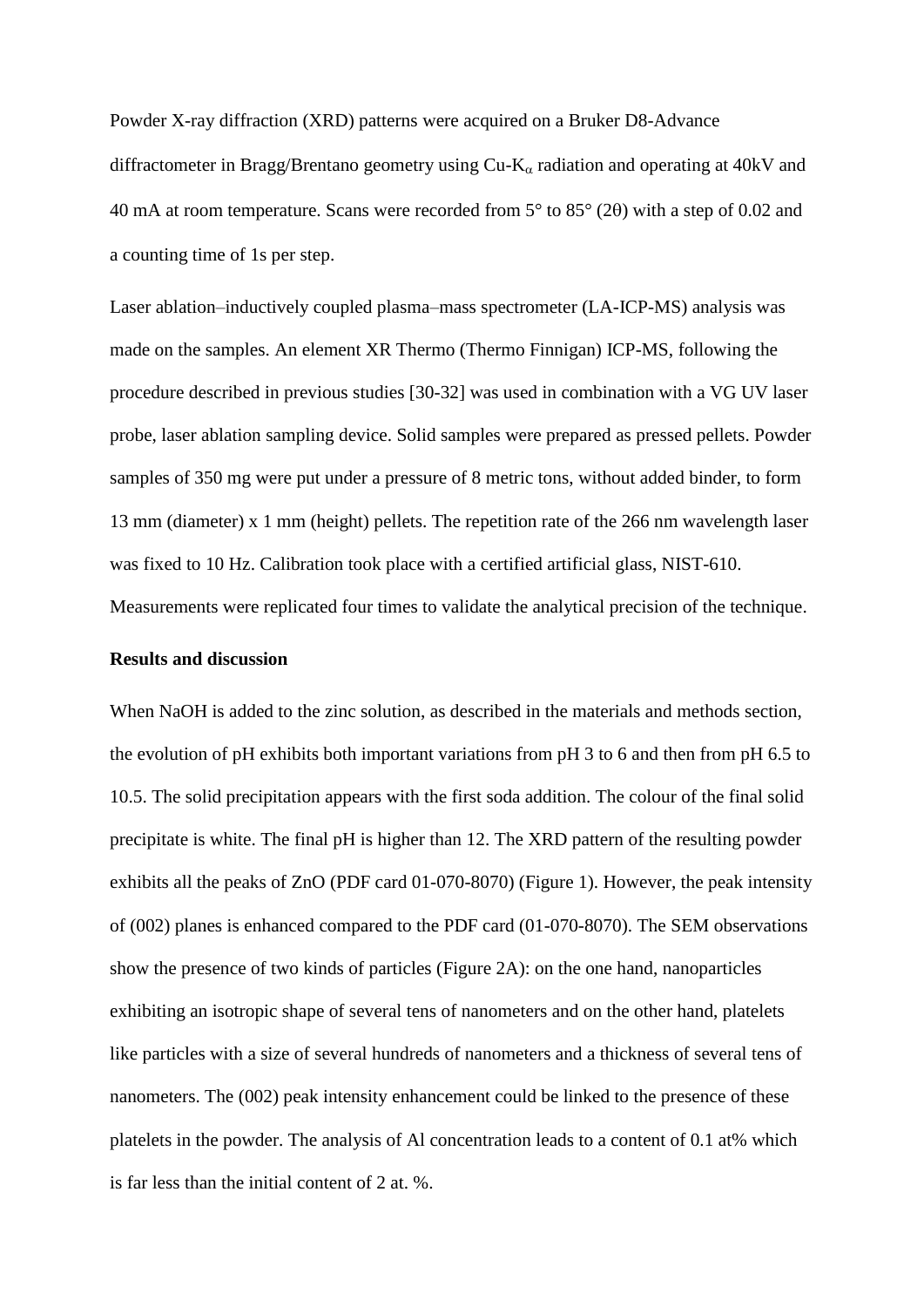Hydrolysis and water condensation depend on the reactant's concentrations and on the ratio Zn/OH. The influence of Zn concentration was evaluated by increasing the 0.1M initial concentration to 0.5 M and 1 M without changing the ratio Zn/OH=0.2 and the initial aluminum atomic percent. The XRD pattern of the 1 M sample only exhibits peaks related to ZnO (Figure 1). SEM observations still show the presence of the two kinds of particles (Figure 2B). However, the number of platelets increases. The analysis of Al concentration leads to a content of 0.28 at%. So the increase of the initial Zn concentration leads to an increase of the Al content in ZnO powder. This value is close to 0.3 at% which is the limit of solubility of Al in ZnO [33, 34]. Moreover, TEM analyzes analysis confirms these results, showing homogeneous compositions of the particles (Al concentrations close to 0.3 at %) regardless of their morphology. The 0.5M sample presents a similar behavior: XRD pattern only exhibits peaks related to ZnO and SEM observations show the presence of the two particle morphologies. The comparison of XRD data show that the full width at half maximum (FWHM) of all the peaks of the 0.1 M sample is larger than for the two other concentrations (Figure 1). This is consistent with SEM images, which show that in this case, the proportion of small particles is greater (Figure 2A). Therefore, the increase of the initial Zn concentration leads to a coarsening of particles and an increase in the aluminum content within the particles.

In order to observe its influence, the initial  $\text{Zn}/\text{OH}$  ratio ( $\text{Zn}/\text{OH} = 0.2$ ) was initially decreased to 0.1 with an initial Zn concentration of 1 M. No significant difference was observed (Figure 3). Afterwards the ratio Zn/OH was increased to 0.6. The final pH was 7.9. In this final case, new peaks appeared on the XRD pattern which could be attributed to different phases (Figure 3) : zinc hydroxide salts structures (PDF-00-24-1460 and PDF 00-052-0627), Al(OH)<sub>3</sub> gibbsite (PDF-00-054-0036) and a Zn-Al hydrotalcite-like structure (PDF 00-057-0528) (Figure 3). These phases are layered hydroxides which are closely related to the brucite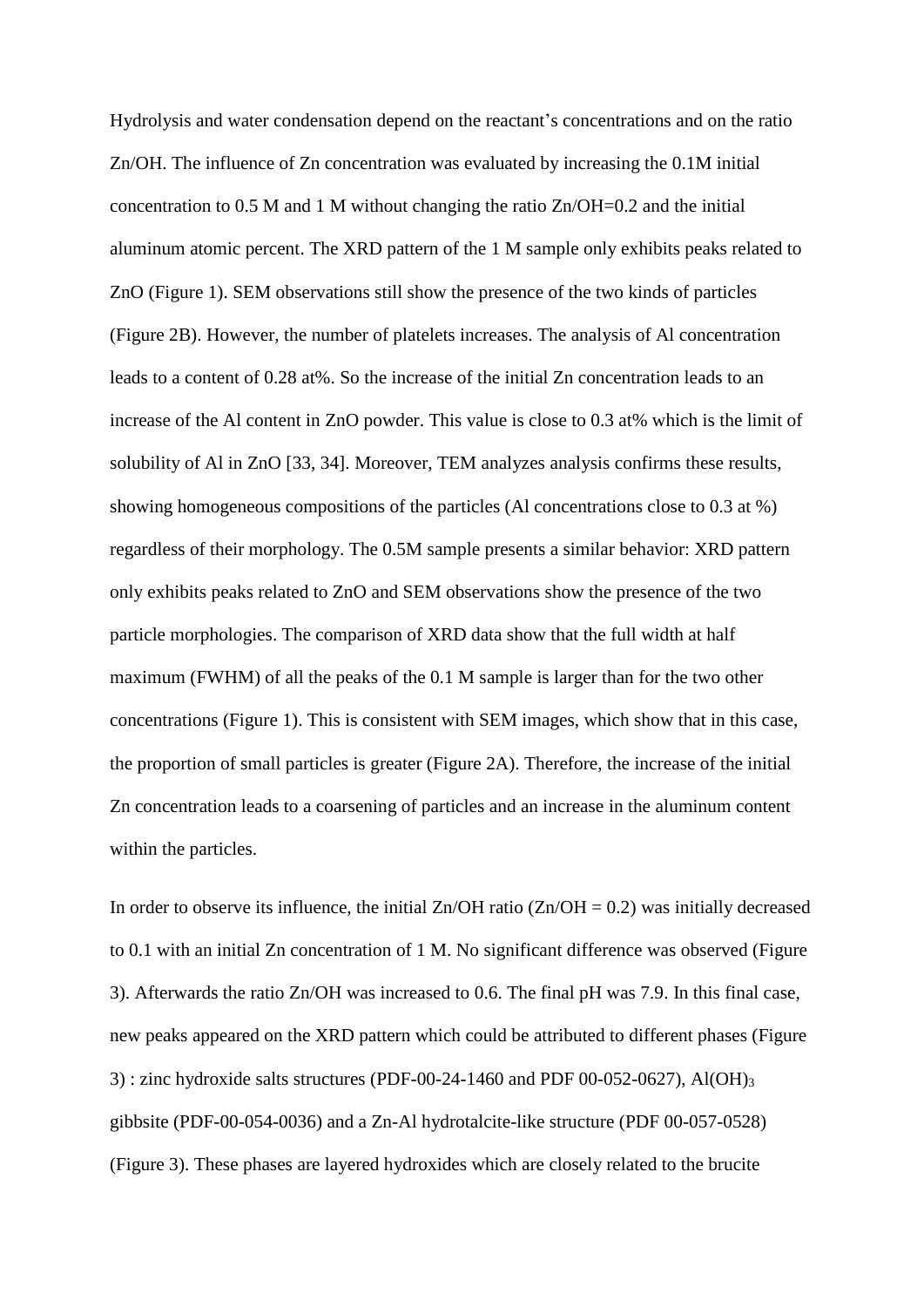structure [35-37]. The brucite structure is based on  $CdI<sub>2</sub>$  layers: divalent metal cations occupy the centers of OH<sup>-</sup> octahedra joined by their edges to form infinite layers. The layers are held each other by weak intermolecular forces or hydrogen bondings. In this case of a hydrotalcite like structure, the substitution of a divalent cation by a trivalent cation in brucite structure induces the presence of an interlayer anion in order to conserve the electroneutrality of the structure. Gibbsite presents a brucite structure with one third empty octahedral sites, as aluminum has an oxidation state of three. The zinc hydroxide nitrate structure is formed by brucite layers presenting one quarter empty octahedra. Tetrahedrally coordinated zinc atoms are located above and below the empty octahedra. These layered hydroxides can present several kinds of crystallographic structures. The first key parameter is the nature of the layers, whereas the second one is their stacking, which can generate different polytypes. Moreover, XRD patterns exhibit two more small peaks that are not identified at 13.3 and 16.3  $^{\circ}2\theta$  (Figure 3). These small peaks could be related to another layered hydroxide due to the large variety of structures in the family [37]. The high Zn/OH ratio leads to the presence of hydroxide in the resulting powder. However, the maximum intensity peaks in XRD is due to ZnO. The final Al concentration in the powder is 6 at% which is three times more than the initial solution content. It means that all of the aluminum is in different solid phases and that Zn has not yet totally precipitated at this pH value. The amphoteric character of Al explains the fact that when the pH increases to 12 the Al bearing phases are dissolved and the final content of Al is close to the solubility limit of Al in ZnO. This is consistent with dissolutioncrystallization of preexisting hydroxides in ZnO when the pH increases.

This is consistent with previous reports as hydroxide compounds have already been proposed by several authors as intermediary phases [38-41]. However, the type of anions present in the solution as well as the experimental procedure seem to strongly influence the intermediary phases. Indeed, Hosono et al. [38], in a non-basic solution route to prepare ZnO, described the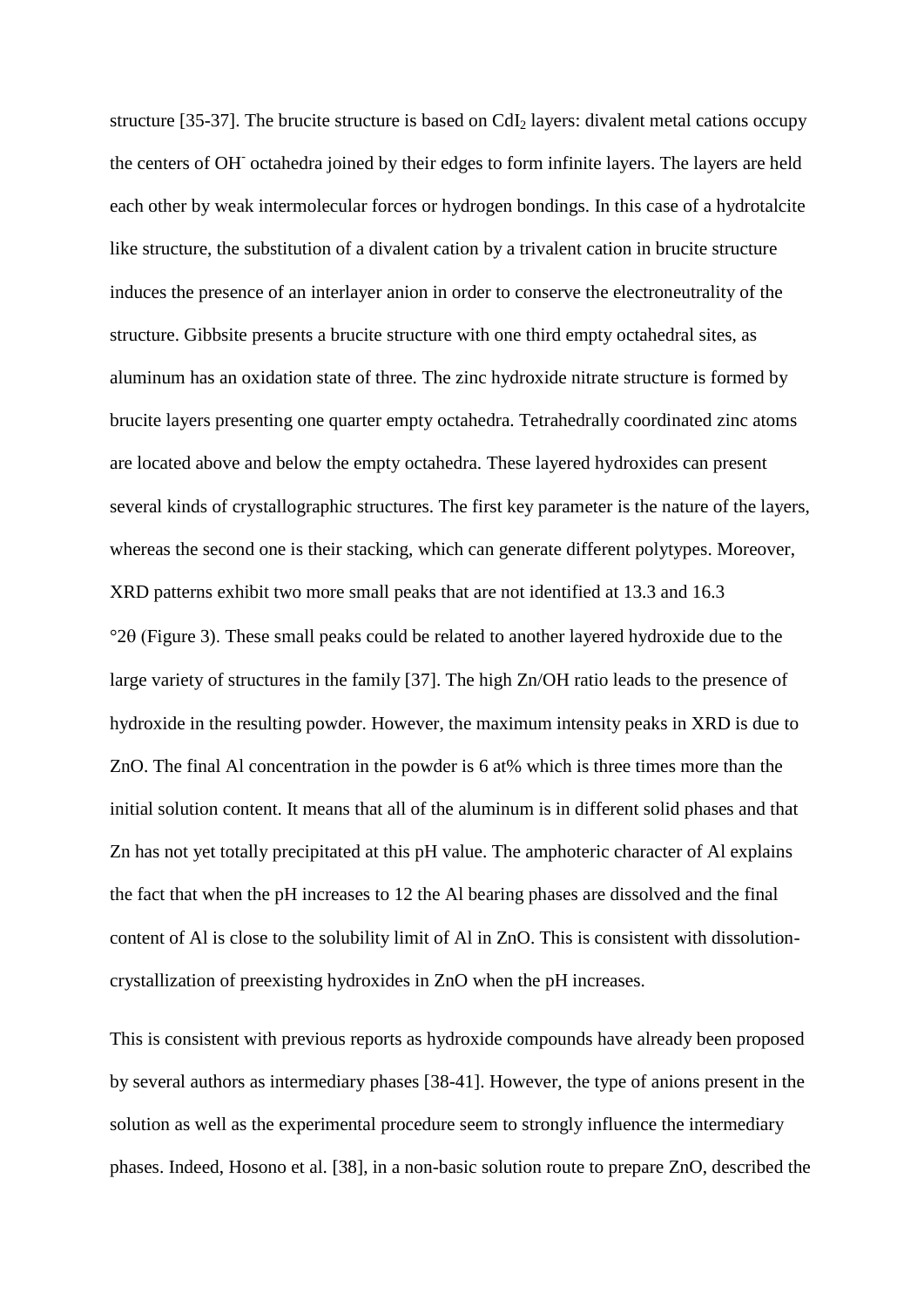polymerization of zinc acetate in layered Zn hydroxide acetate which is then hydrolyzed in order to obtain ZnO, whereas by adding soda in aqueous Zn acetate solution, Caillaud et al. [39] observe the appearance of  $\varepsilon$ -Zn(OH)<sub>2</sub>. Nevertheless, the transformation of a hydroxide phase in another hydroxide compound is possible: indeed, Zn hydroxy-nitrate in the presence of acetate or in basic medium leads to the formation of  $\varepsilon$ -Zn(OH)<sub>2</sub> [40, 41].

When the soda addition time in our experimental procedure was reduced to 10 seconds instead of 25 minutes, the XRD exhibited the presence of  $ZnO$  and  $\varepsilon$ - $Zn(OH)$ <sub>2</sub> phases (Figure 4). The most intense peaks corresponded to  $\varepsilon$ -Zn(OH)<sub>2</sub>. Moreover, the FWHM of  $\varepsilon$ -Zn(OH)<sub>2</sub> was smaller than ZnO one. This could be linked to different particles sizes. This interpretation is consistent with the SEM images which show the presence of two kinds of particles (Figure 5A): well crystallized micrometric particles of  $\varepsilon$ -Zn(OH)<sub>2</sub> and submicrometric agglomerate of needle like particles of ZnO. These experimental conditions lead to a formation of particles in a basic solution (final pH>12) whereas in the conventional method crystallization occurs from  $pH = 3$  to 12. Yang et al. [29] have also obtained  $\epsilon$ -Zn(OH)<sub>2</sub> when they added the cationic solution to the soda solution. In order to investigate the relationships between ZnO and  $\varepsilon$ -Zn(OH)<sub>2</sub>, a part of the slurry was aged 24 hours under vigorous stirring. The resulting XRD pattern also exhibited  $\epsilon$ -Zn(OH)<sub>2</sub> and ZnO peaks (Figure 4 B). However the relative intensities indicate that the presence of ZnO is greater. SEM images still show the welldefined micrometric particles and submicrometric agglomerates of needle like particles (Figure 5B). However, the surfaces of the well-defined micrometric particles appear degraded by small holes and the presence of needle like particles is more important which is consistent with XRD patterns. In these experimental conditions, the  $Zn(OH)_2$  particles are transformed slowly into ZnO nanoparticles by a non topotactic reaction, i.e. dissolution-recrystallization. The way of mixing the cationic and soda solutions leads to different intermediary phases and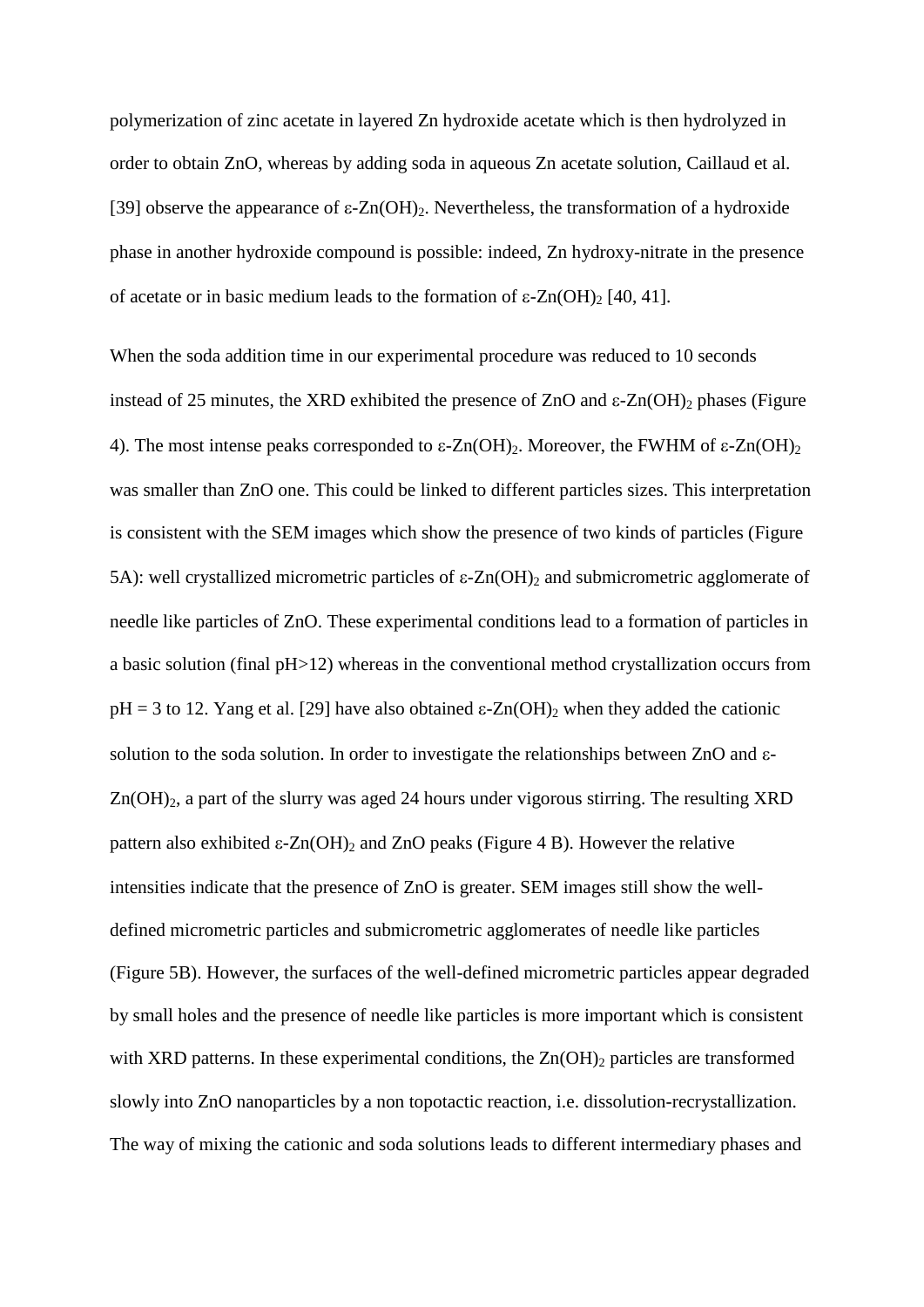therefore ZnO nanoparticles with different morphologies and sizes. Even if the final product is pure ZnO, the careful selection of the synthesis process is a route to tune the particles size and morphology.

The effect of the Al content was also studied from pure ZnO samples up to 5 at % Al. Pure ZnO was obtained at room temperature. In the case of pure ZnO, the powder exhibits a sand rose morphology with micrometric size platelets (Figure 6A). With 5 at % of Al, the powder morphology was essentially formed by small isotropic particles close to 30 nanometers (Figure 6B). The measured aluminum content in the powder only reaches 0.3 atomic percent which is the limit of solubility of Al in ZnO [33-34]. The increase of initial aluminum content allows increasing the final aluminum content up to the solubility limit and also enables the nucleation centers of ZnO to increase leading to a drop in the number of large platelet like particles. Indeed, the trivalent aluminum cation precipitates at lower pH than divalent cation leading to amorphous aluminum hydroxide which acts as nucleation centers for ZnO when the pH reaches higher values [42-44].

Finally, the effect of temperature was also studied. The experiment was carried out at 60°C. The XRD pattern exhibited only the peaks of ZnO (Figure 7). It is worth noting that relative intensities of XRD pattern peaks are similar to ZnO PDF card whereas in all the other experiments peak intensity of (002) plane are enhanced compared to PDF card. SEM images show that this sample is only composed of isotropic nanoparticles of several tens of nanometers in size (Figure 8). Therefore, the enhanced peak intensity of (002) plane can be correlated to the presence of the platelets in the samples.

#### **Conclusions**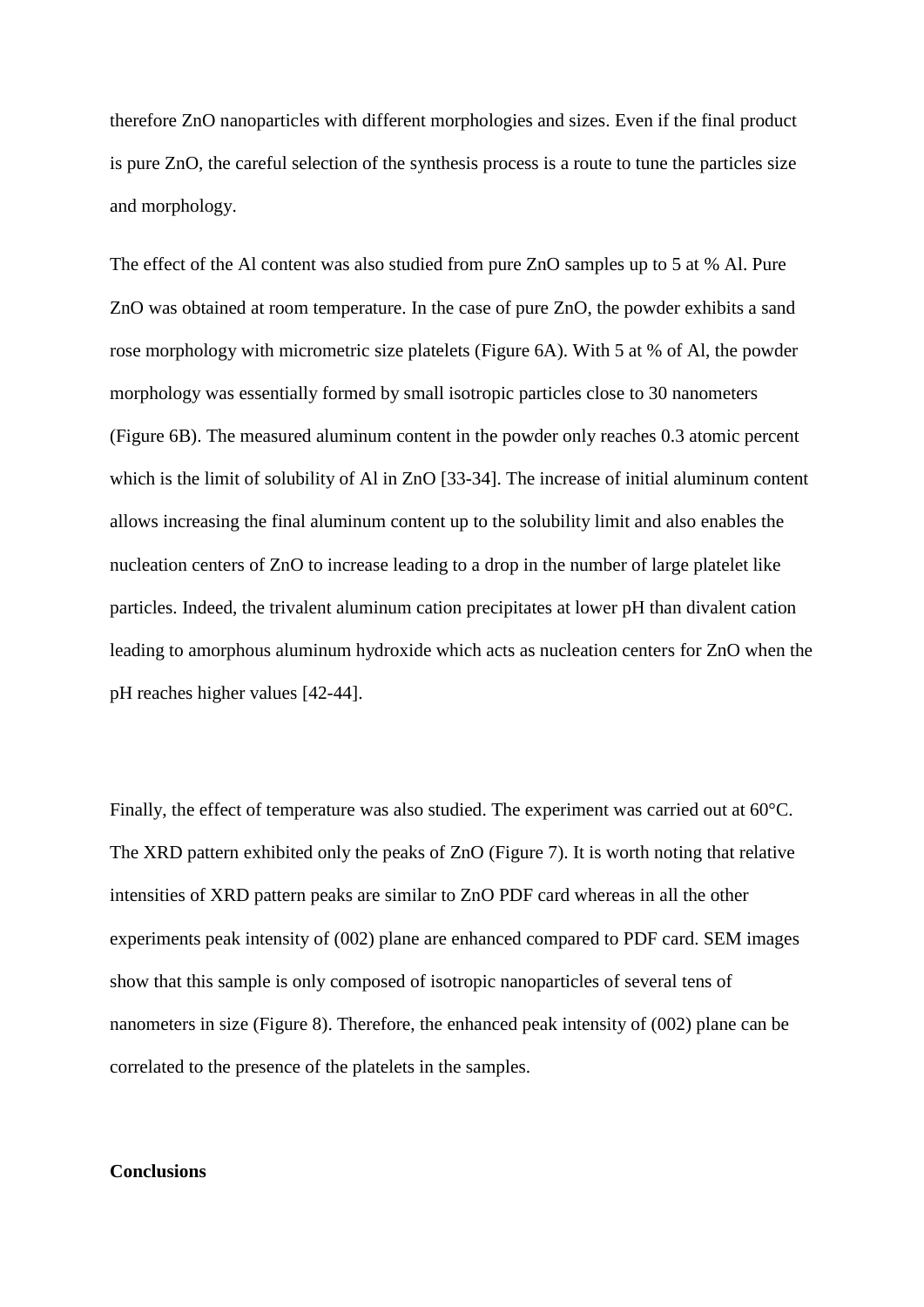Al-doped ZnO nanoparticles were synthesized with a simple precipitation process. A nontopotactic reaction mechanism, involving firstly the precipitation of various hydroxide compounds depending on the route (low or high pH), followed by the dissolutionrecrystallization of the hydroxide species into ZnO, was demonstrated. When the initial pH is low, different Zn hydroxide salts precipitate whereas when the initial pH is high, the intermediary hydroxide phase is  $Zn(OH)$ . The Al concentration in the final  $ZnO$ nanopowders does not exceed 0.3 at% which corresponds to the reported solubility limit of Al in ZnO. The different experimental conditions allow the morphology of ZnO particles to be controlled from isotropic nanoparticles of several tens of nanometers, platelets of several hundreds of nanometers or agglomerates of needle like particles.

#### References

[1] Ü. Özgür, Y.I. Alivov, C. Liu, A. Teke, M.A. Reshchikov, S. Doğan , V. Avrutin, S.- J.Cho , H. J. Morkoç, A comprehensive review of ZnO materials and devices, Appl. Phys. 98 (2005) 41301- 41404.

[2] S.J. Pearton , D.P. Norton , K. Ip, Y.W. Heo, T. Steiner , Recent progress in processing and properties of ZnO, Progress in Materials Science 50 (2005) 293–340

[3] C. Klingshirn, ZnO: Material, physics and applications, Chem. Phys. Chem. 8 (2007) 782- 803

[4] T. MinamI, T. Yamamoto, and T. Miyata, Highly transparent and conductive rare earth doped ZnO thin films prepared by magnetron sputtering,Thin Solid Films 366(2000) 63-68.

[5] K. Lee, E. Kim, H. Kim, H. Kang, J. Song, Low temperature Al doped ZnO films

on a flexible substrate by DC sputtering Phys. Status Solidi C 5 (2008) 3344-3347.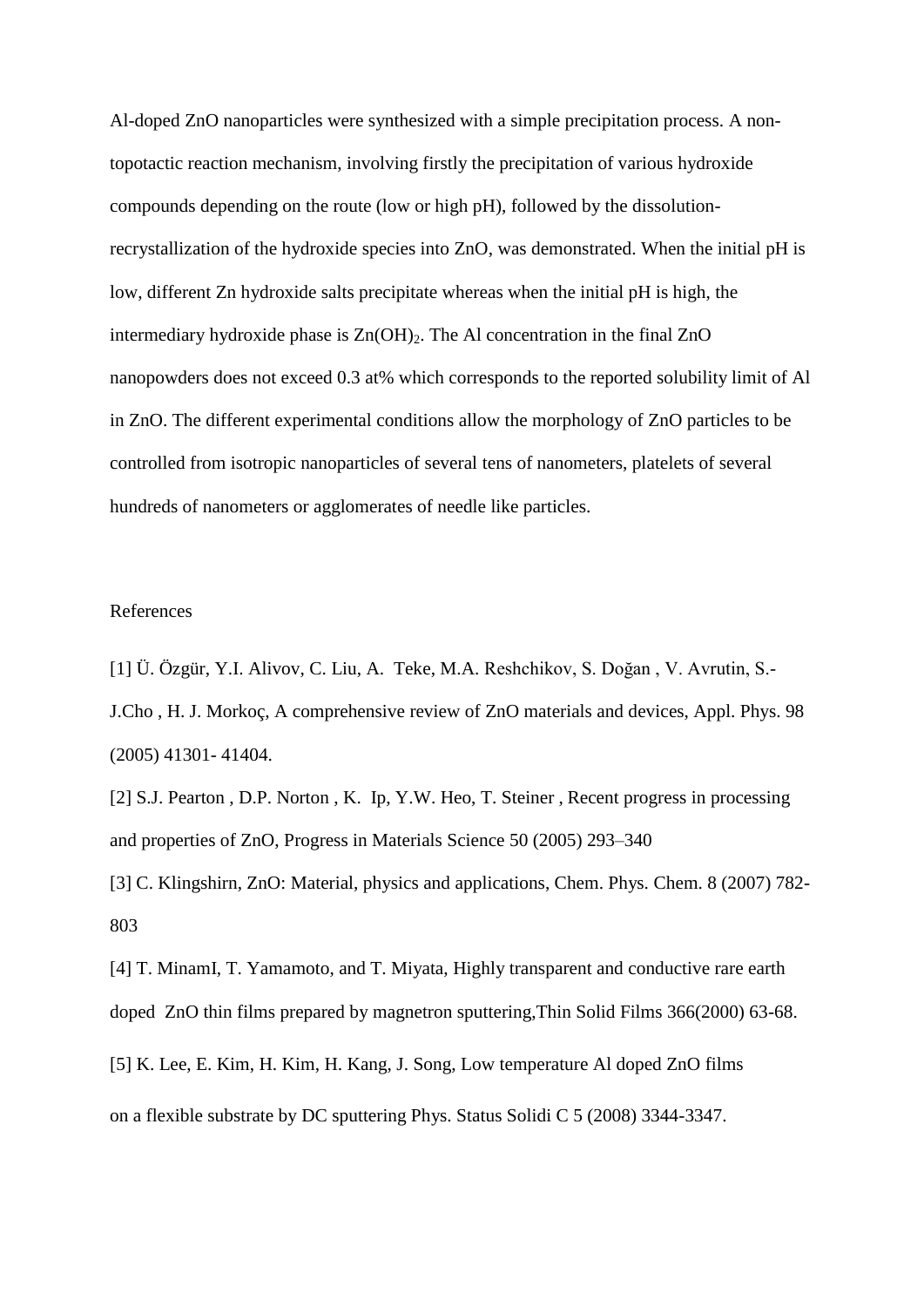[6] D. J. Cohen, K. C. Ruthe, and S. A.Barnett, Transparent conducting  $Zn_{1-x}Mg_xO(AI,In)$ thin films, J. Appl. Phys. 96 (2004) 459-467.

[7] W. Beyer, J. Hupkes, and H. Stiebig, Transparent conducting oxide films for thin film silicon photovoltaics, Thin Solid Films 516 (2007) 147-154.

[8] T.Tsubota, M.Ohtaki, K. Eguchi and H. Arai, Thermoelectric properties of Al-doped ZnO as a promising oxide material for high temperature thermoelectric conversion, J. Mater. Chem. 7 (1997) 85–90.

[9] P. Jood, R. Mehta, Y. Zhang, G. Peleckis, X. Wang, R. W. Siegel, T. Borca-Tasciuc, S. Dou, G. Ramanath, Al-doped zinc oxide nanocomposites with enhanced thermoelectric properties, Nano Lett. 11 (2011) 4337–4342.

[10] E. Guilmeau, A. Maignan, C. Martin, Thermoelectric Oxides: Effect of Doping in Delafossites and Zinc Oxide, Journal of Electronic Materials 38 (2009) 1104-1108.

[11] Wang Z. L., ZnO nanowire and nanobelt platform for nanotechnology, Materials Science and Engineering R 64 (2009) 33–71.

[12] A.B. Djurisic, A.M.C.Ng, X.Y. Chen, ZnO nanostructures for optoelectronics: Material properties and device applications, Progress in Quantum Electronics 34 (2010) 191–259.

[13] C. Ye, X. Fang, Y. Hao, X. Teng, L. Zhang, Zinc Oxide Nanostructures: Morphology Derivation and Evolution, J. Phys. Chem. B 109 (2005) 19758-19765.

[14] Z.L. Wang, X.Y. Kong, Y. Ding, P. Gao, W.L. Hughes, R. Yang, Y. Zhang, Semiconducting and piezoelectric oxide nanostructure induced by polar surfaces, Adv. Funct. Mater. 14 (2004) 943-56.

[15] Z.L. Wang, Zinc oxide nanostructures: growth, properties and applications J. Phys.: Condens. Matter 16 (2004) R829-R858

[16] F. Giovannelli, G. Rajonson, J. Wolfman, F. Delorme, Synthesis of ZnO microwires and tetrapods by optical furnace, Materials Letters 107 (2013) 194–196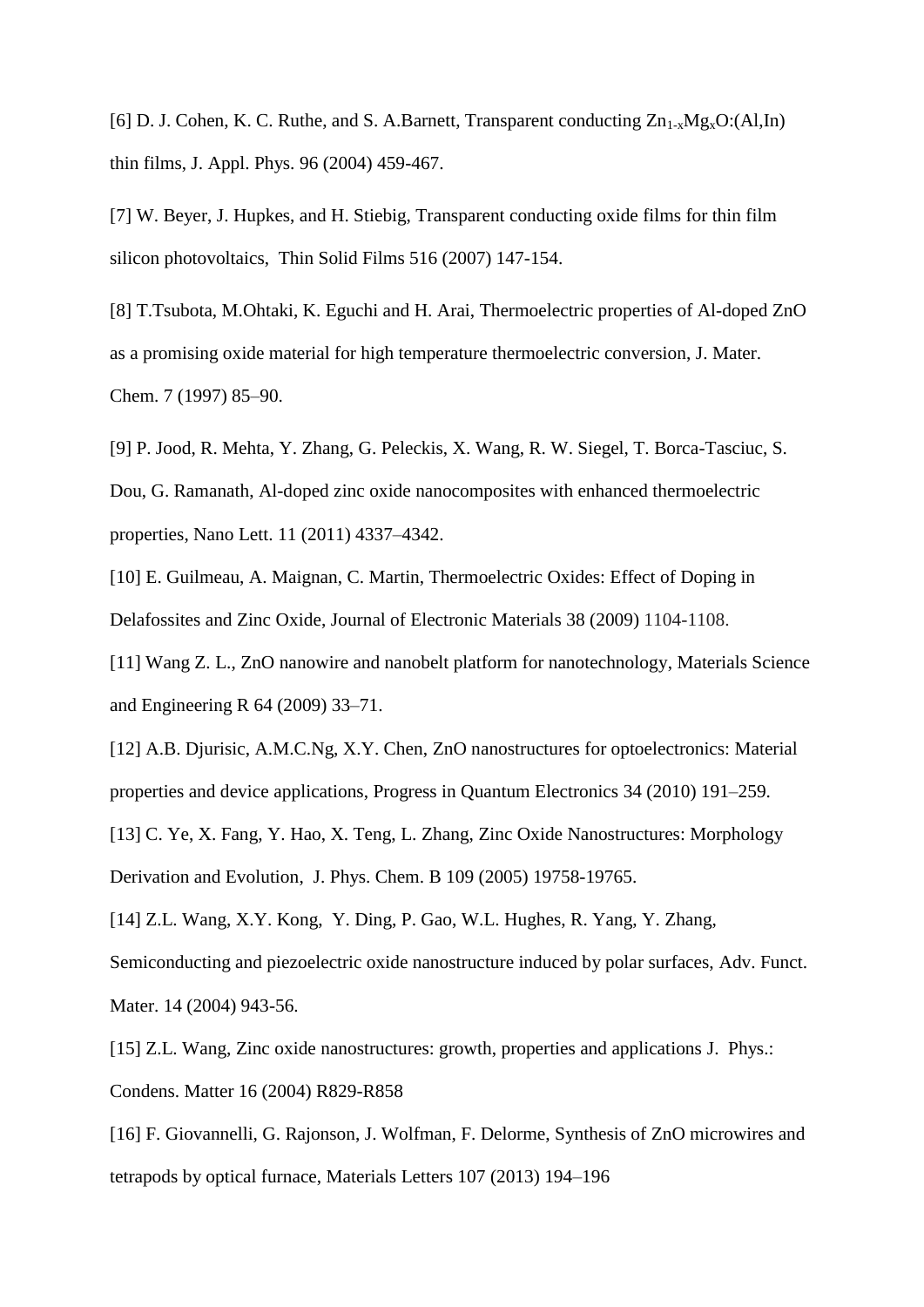[17] J. Jolivet, S. Cassaignon, C. Chanéac, D. Chiche, O. Durupthy, D. Portehault, Design of metal oxide nanoparticles : control of size, shape, crystalline structure and functionalization by aqueous chemistry C. R. Chimie 13 (2010) 40–51.

[18] Baes CF, Mesmer RE, The hydrolysis of cations. Wiley and Sons, New York (1976) 112–123.

[19] F. Giovannelli, C. Autret-Lambert, C. Mathieu, T. Chartier, F. Delorme, A Seron, Synthesis of manganese spinel nanoparticles at room temperature by coprecipitation, Journal of Solid State Chemistry 192 (2012) 109–112

[20] D. Raoufi, Synthesis and microstructural properties of ZnO nanoparticles prepared by precipitation method, Renewable Energy 50 (2013) 932-937.

[21] A. Moezzi, A. McDonagh, A. Dowd, M. Cortie, Zinc hydroxyacetate and its transformation to nanocrystalline zinc oxide, Inorg. Chem. 52 (2013) 95-102.

[22] P. Chand, A. Gaur, A. Kumar, Structural and optical properties of ZnO nanoparticles synthesized at different pH values J. Alloys and Compounds 539 (2012) 174-178.

[23] K. Sambath, M. Saroja, M. Venkatachalam, K. Rajendran, N. Muthukumarasamy, Morphology controlled synthesis of ZnO nanostructures by varying pH, J. Mater. Sci : Mater Electron. 23 (2012) 431-436.

[24] R. Wahab, S.G. Ansari, H. Seo, Y. Kim, E. Suh, H. Shin, Low temperature synthesis and characterization of rosette-like nanostructures of ZnO using solution process, Solid State Sci. 11 (2009) 439-443

[25] J. E. Rodrıguez-Paez, A. C. Caballero, M. Villegas, C. Moure, P. Duran, and J. F. Fernandez, Controlled precipitation methods: formation mechanism of ZnO nanoparticles, J. Euro. Ceram. Soc., 21 (2001) 925–930.

[26] W. Jia, S. Dang,H. Liu, Z. Zhang, C. Yu, X. Liu, B. Xu, Evidence of the formation mechanism of ZnO in aqueous solution Mater. Let. 82 (2012) 99-101.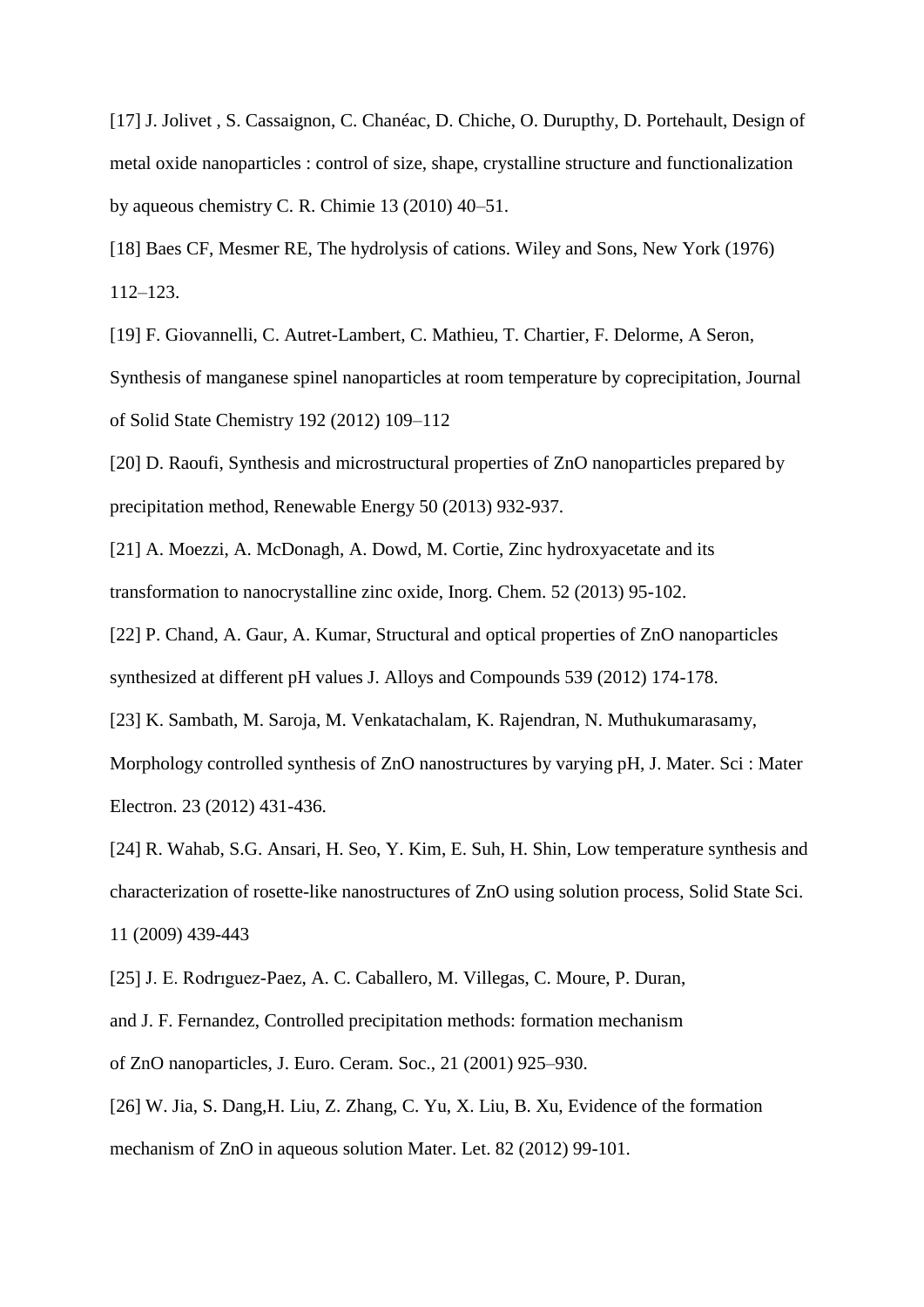[27] R. Wahab, Y. Kim, H. Shin, Synthesis, characterization and effect of pH variation on zinc oxide nanostructures, Mater. Transactions 50 (2009) 2092-2097.

 [28] A.P. Almeida de Oliveira, J.-F. Hochepied, F. Grillon, M.-H. Berger, Controlled precipitation of zinc oxide particles at room temperature, Chem. Mater. 15 (2003) 3202-3207.

[29] L. Yang, L. Xiang, Influence of mixing ways of reactants on ZnO morphology, J. Nanomater. (2013) ID 289616, 6p.

[30] Gratuze B, Blet-Lemarquand M and Barrandon JN, Mass spectrometry with laser sampling: A new tool to characterize archaeological materials. Journal of Radioanalytical and Nuclear Chemistry 247 (2001) 645–656.

[31] S. Aries, M. Motellica-Heino, R. Freydier, T. Grezes, M. Polvé, Direct determination of lead isotope ratios by laser ablation-inductively coupled plasma-quadrupole mass spectrometry in lake sediment sample, J. Geostandards and Geoanalysis 25(2001) 387–398.

[32] M. Motelica-Heino, O.F.X. Donard, Comparison of UV and IR Laser Ablation ICP/MS with Silicate Reference Materials and Implementation of Normalization Factors for Quantitative measurements, Geostandard Newsletter 25 (2001) 2.

[33] K. Shirouzu, T. Ohkusa, M. Hotta, N. Enomoto, and J. Hojo, distribution ans solubility limit of Al in Al2O3 doped ZnO sintered body, J. Ceram. Soc. Japan, 115 (2007) 254-258.

[34] H. Serier, M. Gaudon, M. Menetrier, Al-doped ZnO powdered materials: Al solubility limit and IR absorption properties, Solid State Science 11 (2009) 1192-1197.

[35] W. Nowacki, J. N. Silverman, Die kristallstruktur von zinkhydroxychlorid II,

 $Zn_5(OH)_8Cl_2 \cdot 1H_2O$ , Zeitschrift fur Kristallographie 115 (1961) 21-51.

[36] W. Stählin, H. R. Oswald, The crystal structure of zinc hydroxide nitrate,

 $Zn_5(OH)_8(NO_3)$ , 2H<sub>2</sub>O, Acta Cryst. B 26 (1970) 860-863.

[37] F. Delorme , A. Seron, Hydroxides : Synthesis, Types and Applications, A.C. Carillo and D.A. Griego (Ed.) (2012) 169-194.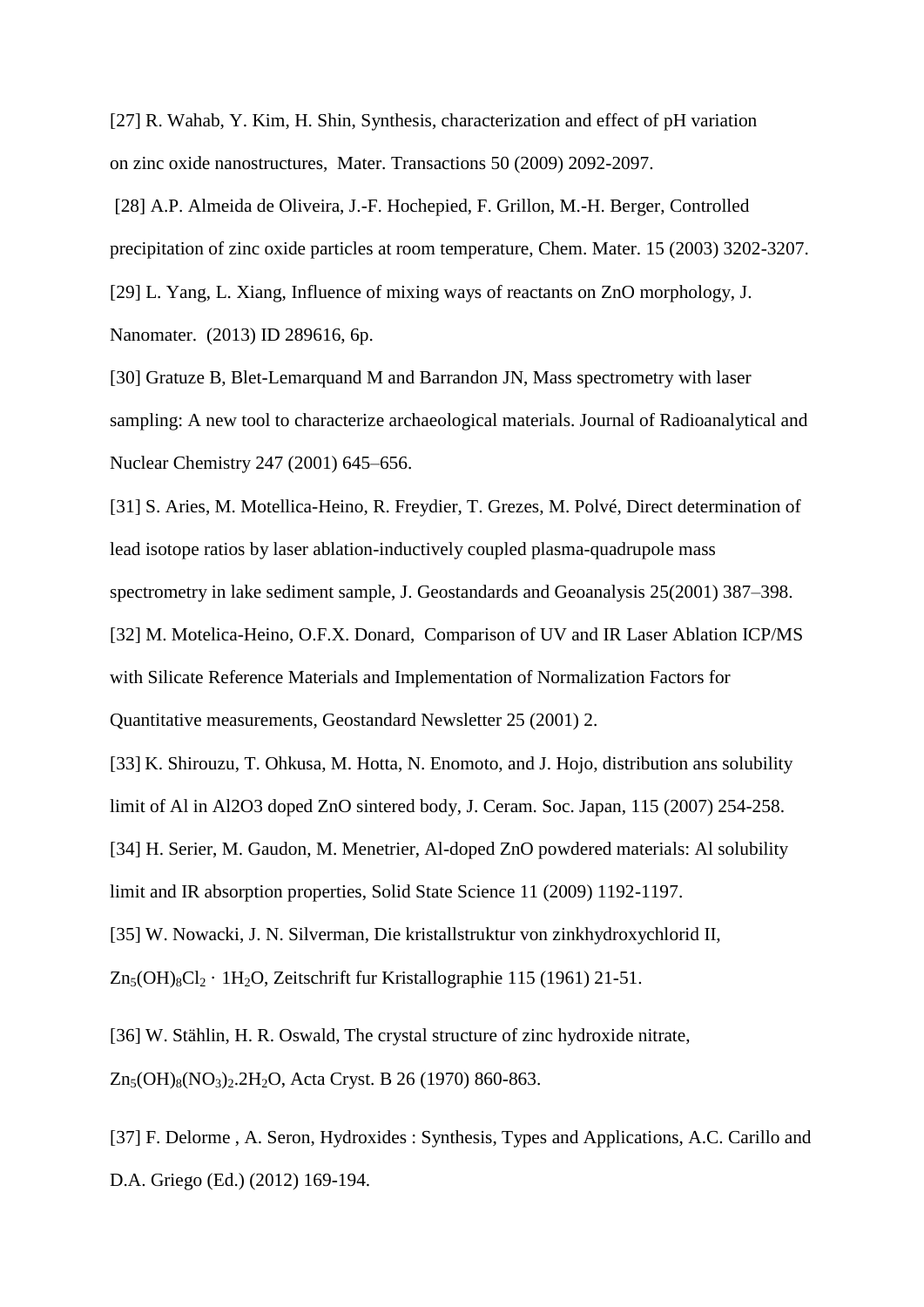[38] E. Hosono, S. Fujihara, T. Kimura, H. Imai, Non-basic solution routes to prepare ZnO nanoparticles, J. Sol-Gel and technology 29 (2004) 71-79.

[39] F. Caillaud, A. Smith, J.-F. Baumard, Effect of the solution on the deposition of zinc oxide films by spray pyrolysis, J. Am. Ceram. Soc. 76 (1993)

998–1002.

[40] P. Li, Z.P. Xu, M.A. Hampton, D.T. Vu, L. Huang, V. Rudolph, A.V. Nguyen, Control preparation of zinc hydroxide nitrate nanocrystals and examination of the chemical and structural stability, J. Phys. Chem. C 116 (2012) 10325-10332.

[41] S. Newman, W. Jones, Comparative study of some layered hydroxide salts containing exchangeable interlayer anions, J. Solid State Chem. 148 (1999) 26-40.

[42] F. Cavani, F. Trifiro, A. Vaccari, Hydrotalcite-type anionic clays: preparation, properties and applications, Catal. Today 11 (1991) 173-301.

[43] A. Seron, F. Delorme, Synthesis of layered double hydroxides (LDHs) with varying pH: A valuable contribution to the study of Mg/Al LDH formation mechanism, J. Phys. Chem. Solid 69 (2008) 1088–1090.

[44] J.W. Boclair, P.S. Braterman, Layered double hydroxide stability. 1. Relative stabilities of layered double hydroxides and their simple counterparts, Chem. Mater., 11 (1999) 298- 302.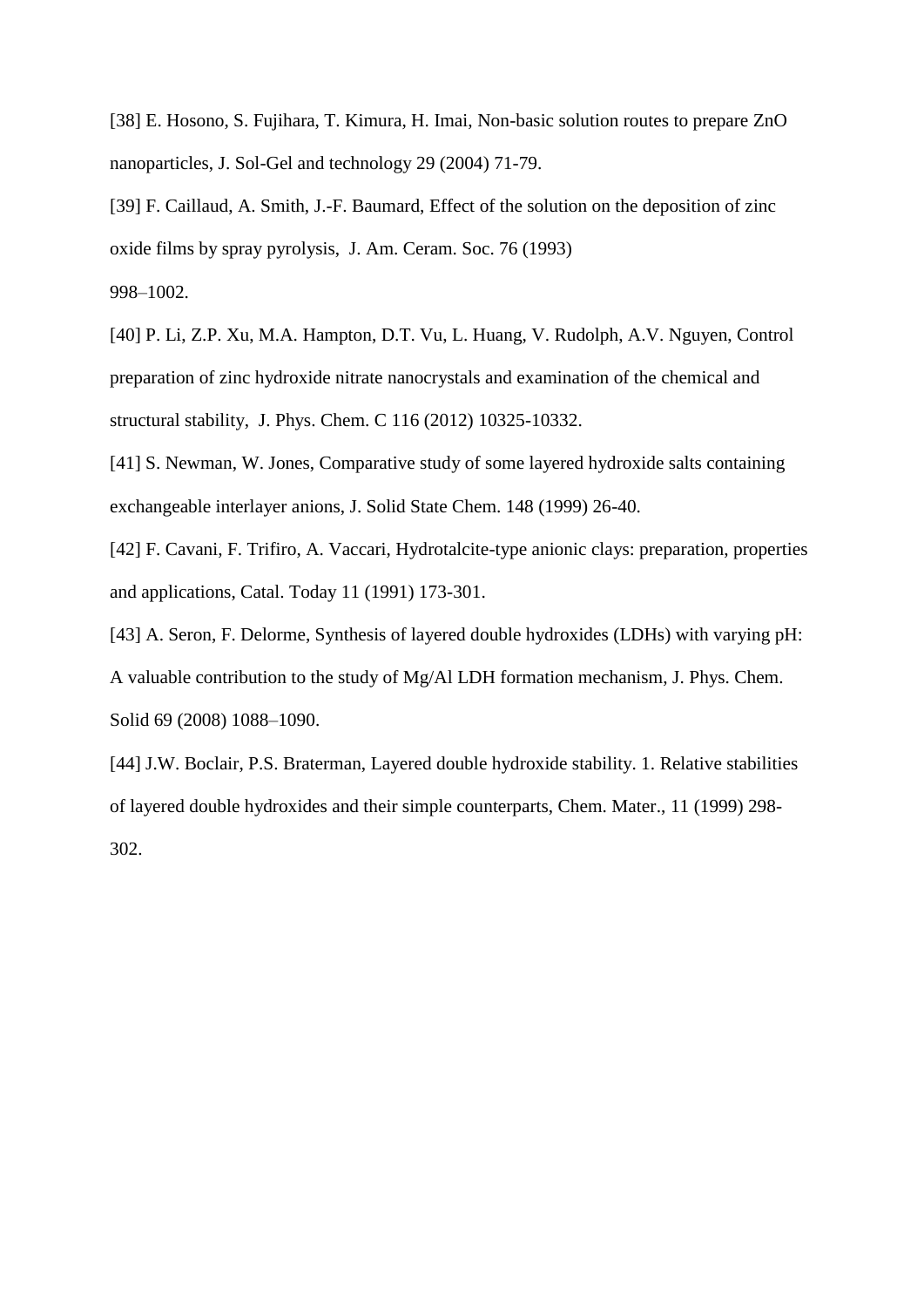Figure captions



Figure 1: X-ray diffraction patterns of samples with different initial Zn concentrations.

Figure 2: SEM images of samples with initial concentration of (A) 0.1M and (B) 1M.

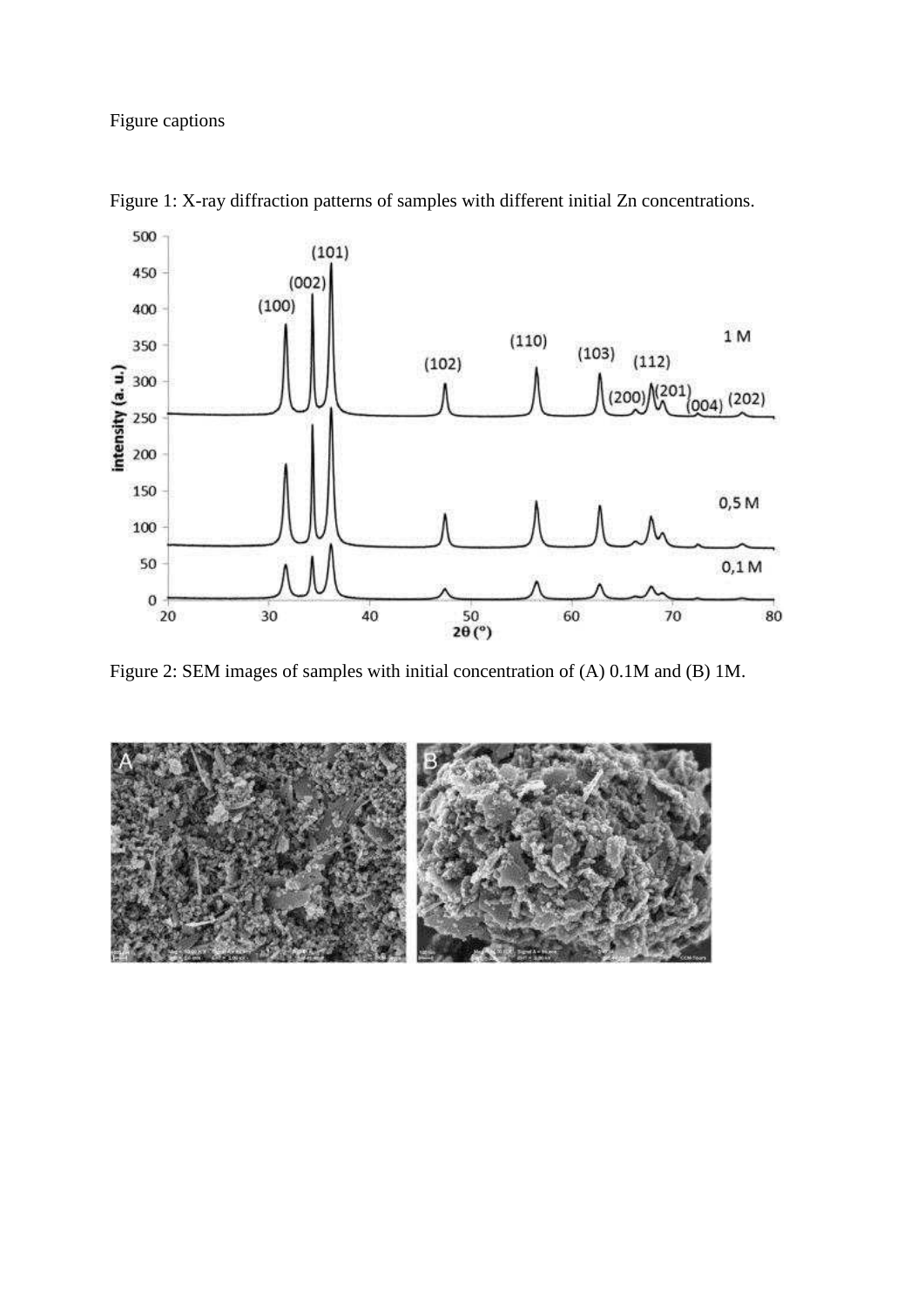

Figure 3: X-ray diffraction patterns of samples with different Zn/OH ratios

Figure 4: X-ray diffraction patterns of samples with (A) fast soda addition and (B) fast soda addition followed by 24h ageing.

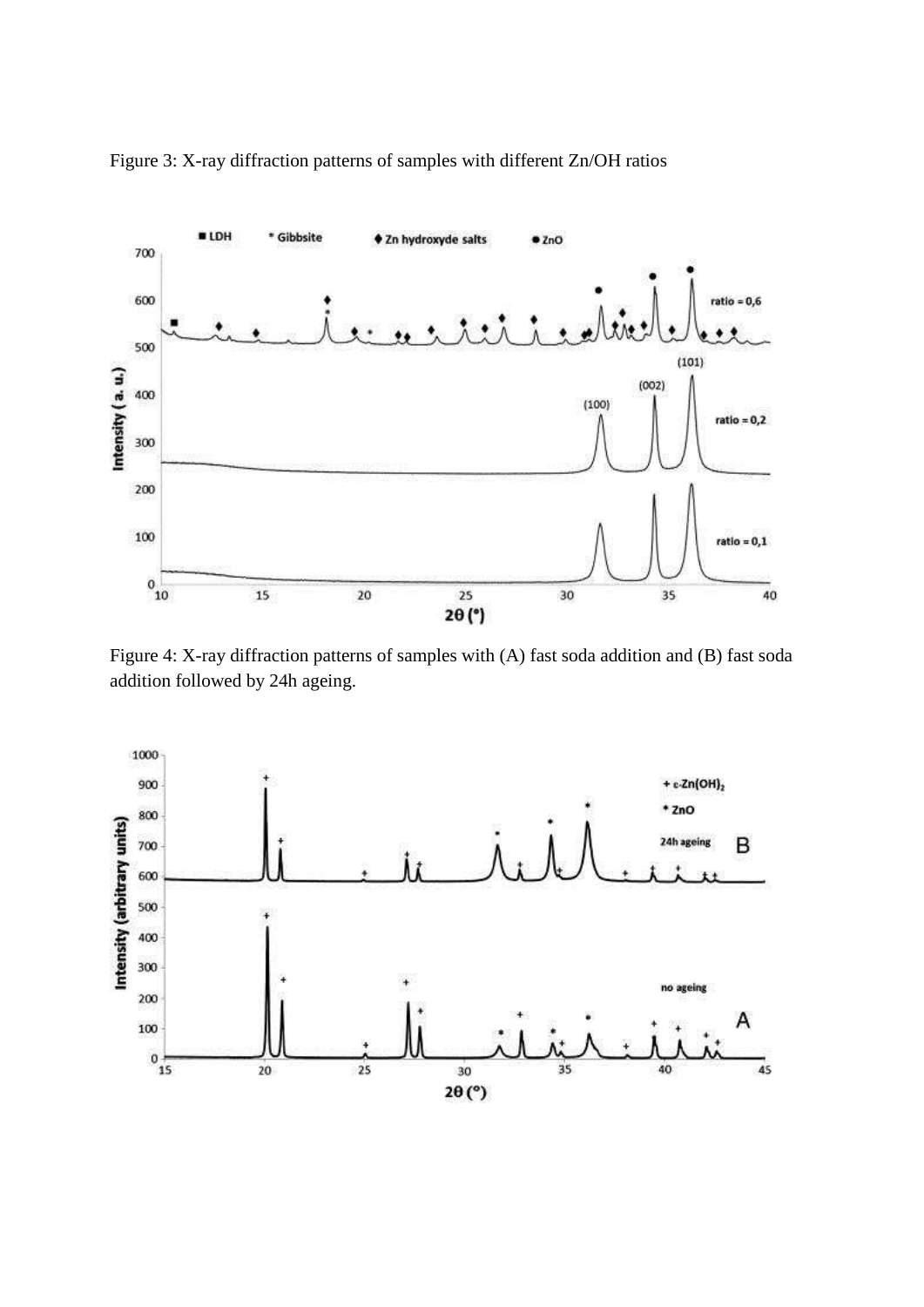Figure 5: SEM images of obtained powders with (A) fast soda addition and (B) fast soda addition followed by 24h ageing.



Figure 6: SEM images of (A) pure ZnO and (B) 5 at % Al doped ZnO.